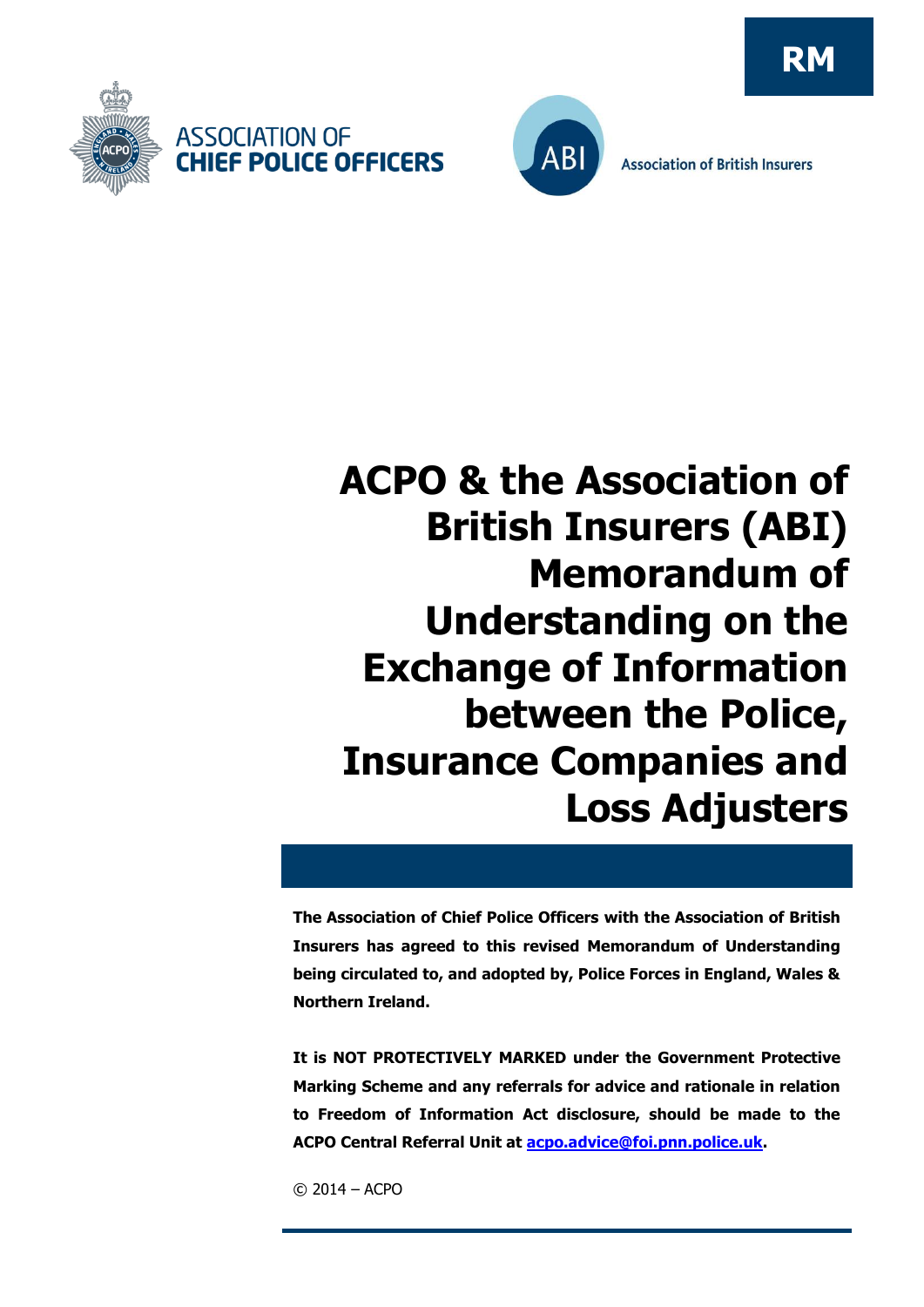# **Document information**

| Protective marking              | <b>NOT PROTECTIVELY MARKED</b>         |
|---------------------------------|----------------------------------------|
| Author                          | <b>Commissioner Adrian Leppard</b>     |
| Force/Organisation              | <b>City of London Police &amp; ABI</b> |
| National Policing Business Area | <b>Crime</b>                           |
| APP/Reference Material          | <b>Reference Material</b>              |
| Contact details                 | 020 7601 8129                          |
| Review date                     | <b>June 2016</b>                       |
| Version                         | 3.0                                    |

**This revised MoU has been produced and approved by the National Policing Crime Business Area. This document was considered and approved by the Professional Practice Gateway Group on the 25th June 2014. The purpose of this document is to deal with requests for information from insurers and loss adjusters' involving property crime or lost property. This MoU only applies to issues arising from the insurance claim and not queries arising from the proposal at the application stage. It will be updated and re-published as necessary.**

**Any queries relating to this document should be directed to either the author detailed above or the ACPO Programme Support Office on 020 7084 8959/8958.**

The Association of Chief Police Officers of the United Kingdom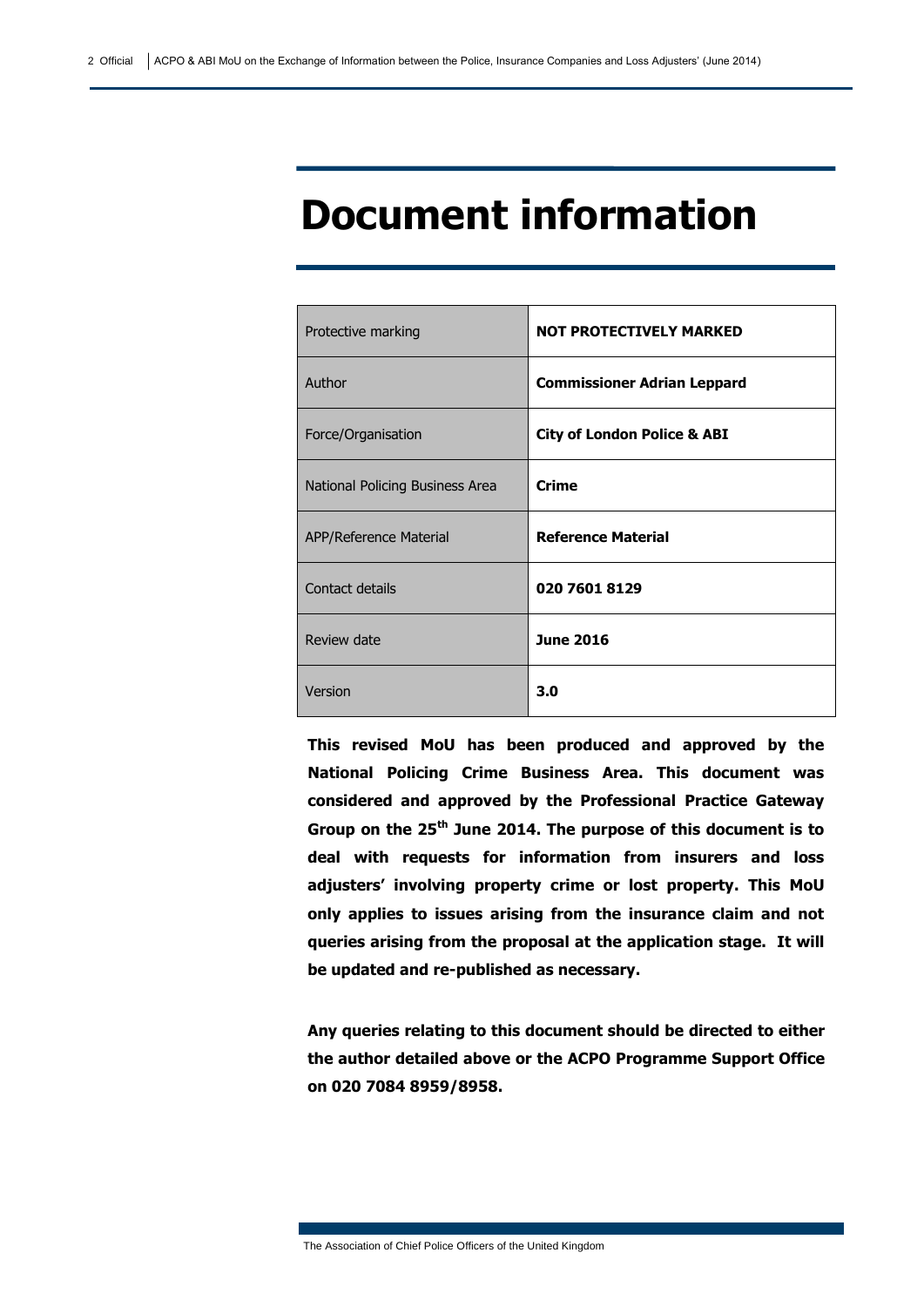# **Contents**

# **Section Page**

| 1. | <b>Introduction</b>                                                                                                                                       | 4 |
|----|-----------------------------------------------------------------------------------------------------------------------------------------------------------|---|
| 2  | <b>General Principles</b>                                                                                                                                 | 4 |
| 3  | <b>Communications from Insurance Companies</b><br>and Loss Adjusters'                                                                                     | 5 |
| 4  | Supply of Information where there is Specific<br><b>Reason to Check a Claim</b>                                                                           | 6 |
| 5  | Supply of Information where there is Evidence<br>to Suspect a Fraudulent Insurance Claim                                                                  | 7 |
| 6  | <b>Post Claim Procedures</b>                                                                                                                              | 8 |
| 7  | <b>Additional Guidance from ABI to Assist Forces</b><br>when a Request for Disclosure of Personal<br><b>Information is Received in Connection with an</b> | 8 |

| <b>Appendix A</b> | Insurance Information Liaison Details (Page 10)                                                                                                   |
|-------------------|---------------------------------------------------------------------------------------------------------------------------------------------------|
| <b>Appendix B</b> | Police Liaison Details (Page 10)                                                                                                                  |
| <b>Appendix C</b> | Guidance Note for ABI Members (Page 11)                                                                                                           |
| Appendix D(a)     | Request to be Insured for Consent to Disclosure of Information held<br>by the Police (Page 14)                                                    |
| Appendix D(b)     | Request to be Insured for Consent to Disclosure of Information held<br>by the Police (Page 15)                                                    |
| <b>Appendix E</b> | Request for Information held by the Police where there is Evidence<br>to Suspect a Fraudulent Insurance Claim (Page 17)                           |
| <b>Appendix F</b> | Disclosure of Information to the Insurance Industry by the Police<br>where there is Evidence to Suspect a Fraudulent Insurance Claim<br>(Page 18) |

The Association of Chief Police Officers of the United Kingdom

**Insurance Claim**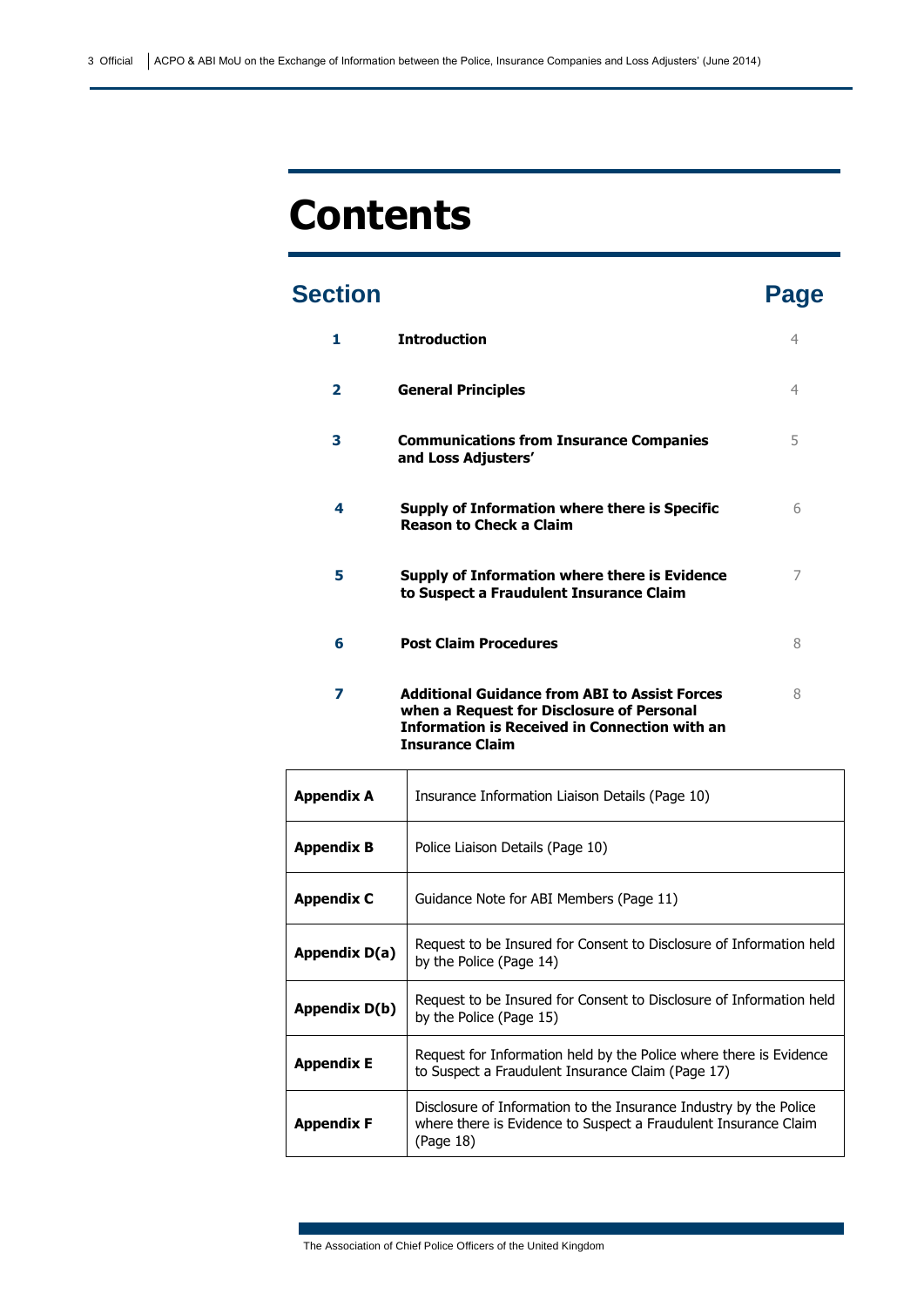#### **1. SECTION 1 – INTRODUCTION**

- 1.1 It is evident that there are significant attempts to obtain money fraudulently from the Insurance Industry and this is a criminal matter. The Association of Chief Police Officers (ACPO) and the Association of British Insurers (ABI) are working together to address this problem. This Memorandum of Understanding (MoU) is to provide guidelines for local police forces and insurers regarding the provision of police information for this purpose.
- 1.2 This version of the MoU, replaces previous versions issued in 2002 and January 2005. This MoU has been prepared by ACPO and the ABI in consultation with their members.

#### **2. SECTION 2 – GENERAL PRINCIPLES**

#### **2.1 THE FOLLOWING GENERAL PRINCIPLES HAVE BEEN AGREED:**

- 2.1.1 This MoU is intended to deal with requests for information from insurers and loss adjusters involving property crime or lost property (some forces do not record lost property reports), although they could be applied to other crime categories. This MoU only applies to issues arising from the insurance claim and not queries arising from the proposal at the application stage.
- 2.1.2 No criminal records or details of proven offences (i.e. convictions, cautions, youth cautions, etc) will be supplied, irrespective of whether or not the claimant consents.
- 2.1.3 Section 56 of the Data Protection Act will come into force on 1 December 2014, making it a criminal offence to use Enforced Subject Access. The Information Commissioner's Office (ICO) will have powers to prosecute firms who use it.
- 2.1.4 Every request for information will be considered on an individual basis. If there is an ongoing investigation which is sensitive or in which the offender is not yet aware of the police investigation the Officer in the Case must be consulted prior to any dissemination to ensure there is no prejudice to the ongoing investigation or subsequent court proceedings. In the event of a dispute, the views of the officer in the case will prevail. Reasons for agreeing or not agreeing to disclosure will be recorded. Information supplied pursuant to this MoU may only be used for the purposes specifically intended by the MoU.
- 2.1.5 Requests for information will only be received for consideration from Insurance Companies (see Appendix A) and Loss Adjusters acting on their behalf. Where a Loss Adjuster makes an information request, they must provide the name of the Insurer for whom they are acting on the relevant request form Each Force will establish a postal contact point for liaison with the Insurance Industry in connection with these guidelines and these details will be on the Force web site with the cheque payee information. Please see App B for location of a master list.
- 2.1.6 In most instances, Insurers and Loss Adjusters should decide what minimum information they require from the police when there is a specific reason to check a claim<sup>1</sup> and obtain the relevant<sup>2</sup> consent using the Appendix D (a) or (b) form. If this consent is challenged or if there is a danger of tipping-off a suspected fraudster, information may be requested without consent (using the Appendix E form), but this Appendix E request must include details of the evidence which leads the insurer to suspect that a criminal act may have been committed. Insurers should note that the police are unable to release information under an Appendix E request, if their records do not support the suspicion that a crime has been committed as the exemption at section 29(3) of the Data Protection Act 1998 will not apply.

-

<sup>&</sup>lt;sup>1</sup> See App C section 4 para 13

<sup>&</sup>lt;sup>2</sup> Insurers or Loss Adjusters should ensure that consent is obtained from the person who supplied the information to the police. For example, if a driver reports the theft of a load but the insurance claim is made by the company owning the load it will be necessary to provide the driver's consent to the police for the disclosure of the incident log or relevant crime information.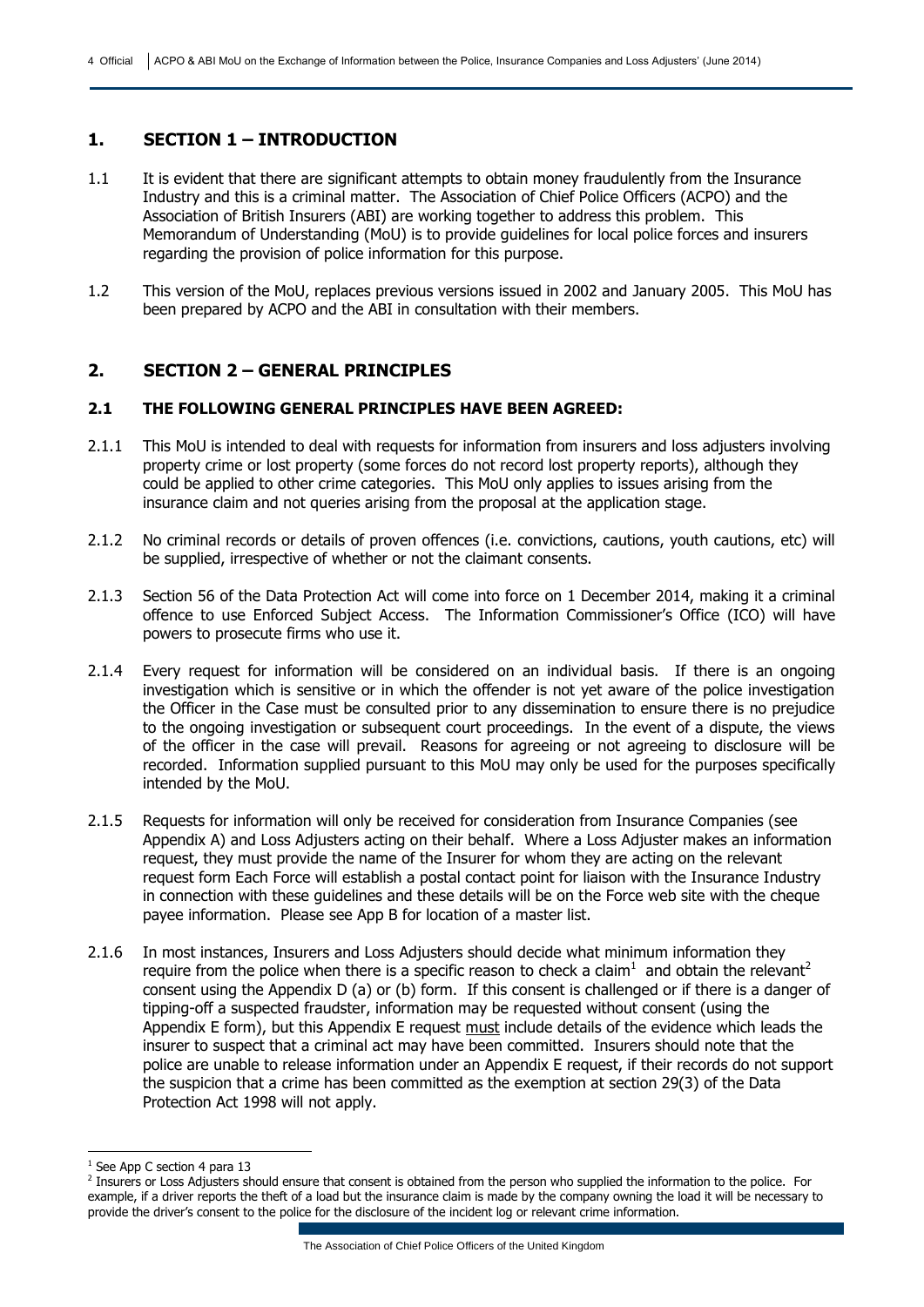- 2.1.7 Insurance companies and loss adjusters are included as organisations to whom information may be disclosed in the standard notifications made by Forces under the Data Protection Act 1998 (private sector organisations working with police in anti-crime strategies).
- 2.1.8 The ABI has prepared guidance for its members in respect of applying for information under this MoU (Appendix C). This provides that the insurer/loss adjuster who receives information as a result of a request made under this MoU becomes a data controller at the point of receipt and will be responsible for compliance with the Data Protection Act with respect to that information.
- 2.1.9 Claimants will be advised at the application and claim stage that the insurer may exchange relevant information with the police where any claim is believed to be fraudulent or with the consent of the claimant in cases where such information is needed to validate the claim. [This in itself could be regarded as a valuable crime prevention measure, which could make claimants think twice before making a fraudulent insurance claim].
- 2.1.10 The Insurance industry recognises that values attributed to property may not be accurate when supplied by claimants at time of stress and that property lists may be incomplete. If force systems enable staff to identify the dates when property was reported stolen, this information can be disclosed to the insurer if it is relevant to the validation of a specific claim. The insurance industry recognises that forces keep this information for policing purposes and not the evaluation of insurance claims.
- 2.1.11 Request forms from the Insurer should be authorised by a person with sufficient seniority and experience to have satisfactory knowledge of these guidelines and who is able to ensure that the request meets the agreed criteria.
- 2.1.12 Any disputes in relation to the provision of information under this MoU should be escalated within the police force or Insurer in order to resolve the matter. For example, a claims handler would refer the matter to the head of claims or claims director. For police forces, any disputed requests should be emailed to the post holder as indicated on the spreadsheet, See App B.
- 2.1.13 The ABI, ACPO and CILA $3$  will act as central contact points in relation to any issues with the content of this MoU raised by insurance companies, police forces and loss adjusters respectively. Insurance Database Ltd (IDSL)/Polaris UK Ltd run a database of household, motor claims and personal injury claims, which can be checked to see if an individual has submitted an insurance claim. Police should submit written requests on an appropriate form giving name, full postal address and date of birth if known, of the claimant as well as type and estimated date of claim, by fax to IDSL on 020 7265 5770. For further information telephone 020 7265 5750.
- 2.1.14 This MoU will continue to be subject to periodical review as necessary and fees will be revised in accordance with current ACPO Guidelines on Charging for Police Services. The fees charged for goods and services provided under this MOU will be considered outside the scope of VAT, as confirmed in the 2014 HMRC guidance<sup>4</sup>.
- 2.1.15 Either party may give not less than six (6) months' written notice to the other party to terminate this MoU.
- 2.1.16 Upon termination of this MoU the parties shall cooperate to ensure an orderly end to the provision of services.

#### **3. SECTION 3 – COMMUNICATIONS FROM INSURANCE COMPANIES AND LOSS ADJUSTERS'**

-

<sup>&</sup>lt;sup>3</sup> Chartered Institute of Loss Adjusters

<sup>4</sup> Local Compliance, Individuals & Public Bodies S0483, HMRC (Glasgow) reference 019113/ADC – 6th May 2014 – Association of Chief Police Officers (ACPO) Liability to VAT on Information provided by a Police and Crime Commissioner and/or Chief Constable to Insurance companies to check a claim lodged by the insured or where the insurer suspects there is a fraudulent claim.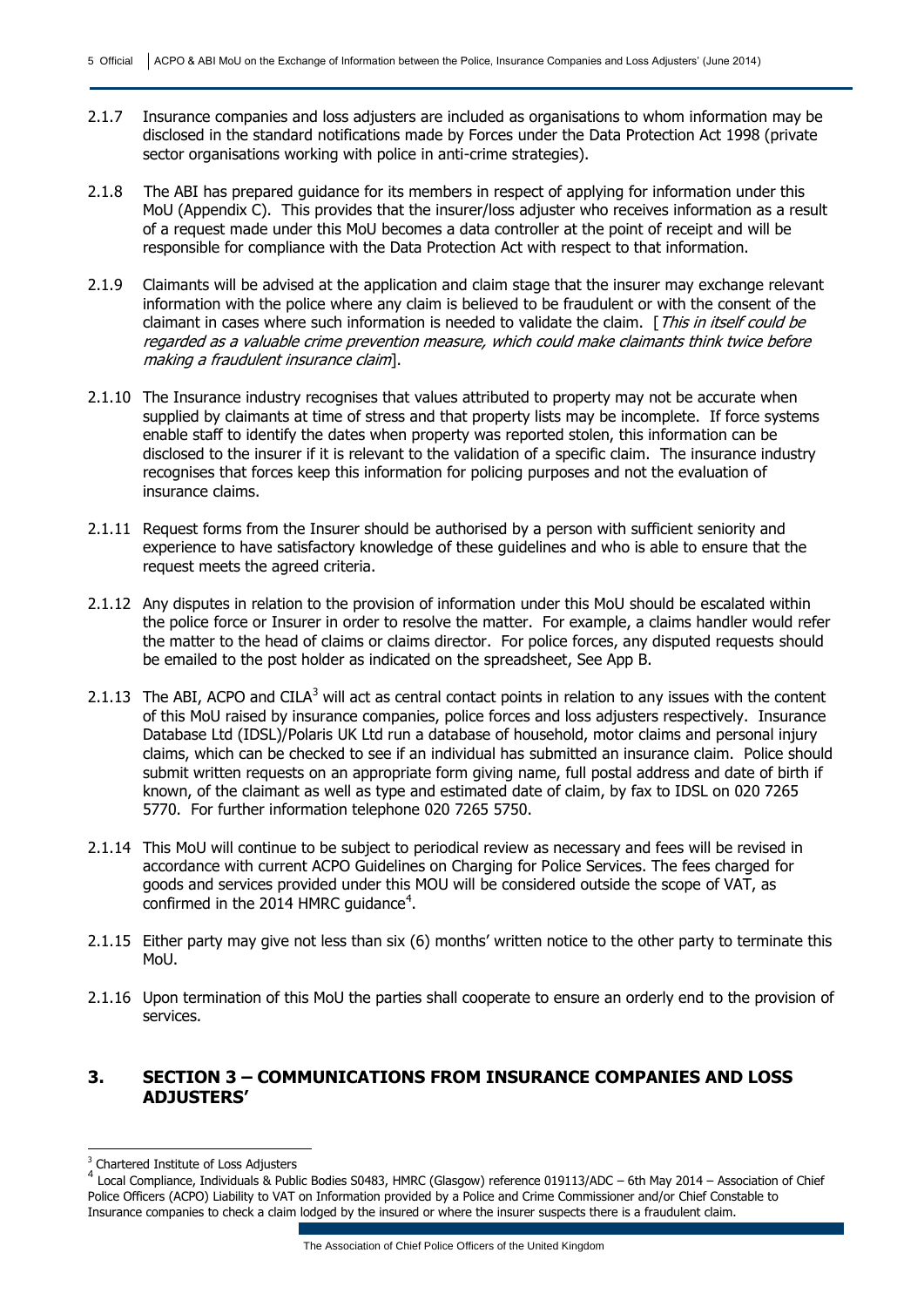- 3.1 It is recognised that a considerable amount of communication takes place between the insurance industry and police service and it is in the interest of all parties to ensure that only necessary communications take place in order to reduce the number of telephone calls and relieve administrative burdens. Other than confirmation that a crime reference number is in the format that a force uses, no other information will be made available over the phone.
- 3.2 Letters from the Insurer, which merely request that an interest is noted and giving details of the claim, should not be sent unless covered by section 6 following the settlement of a claim. No response will be made unless there is relevant information to disclose.
- 3.3 Requests for information from the insurer where there is specific reason to check a claim will be handled in accordance with Section 4 of this MoU.
- 3.4 Request for information from the insurer where there is evidence to suspect a fraudulent insurance claim will be handled in accordance with Section 5 of this MoU.
- 3.5 Requests from the insurer for a force to investigate crime will be evaluated on the basis of the grounds for suspicion put forward. Alternatively IFED, the Insurance Fraud Department based in the City of London Police<sup>5</sup>, investigates insurance fraud in England and Wales. IFED accepts cases from insurers and occasionally law enforcement agencies. Referrals must be made via Action Fraud [www.actionfraud.police.uk.](http://www.actionfraud.police.uk/)

#### **4. SECTION 4 – SUPPLY OF INFORMATION WHERE THERE IS SPECIFIC REASON TO CHECK A CLAIM**

- 4.1 Insurers may request information from police about a reported crime/loss of property where the Insurer has a specific reason to check a related claim. Where **requests are made they must be in the agreed format (Appendix D(a) or D(b)), as follows:**
	- **Appendix D(a):** This form should be used when the insurer wishes to obtain confirmation of the following information about the crime or lost property; Crime/Lost Property Reference Number, date and time the offence was reported, aggrieved or reporting person. Forces are asked to make the Insurer aware if this information is not available. The charge for this will be one hourly charge from the current ACPO fees and charges<sup>6</sup> and forces will endeavour to respond within 10 working days.
	- **Appendix D(b):** This form should be used when the Insurer requires information in addition to the above. The charge for this will be the charge for a crime report and incident log from the current ACPO Guidelines for Police Charges<sup>7</sup> and Forces will endeavour to reply within 30 working days.
- 4.2 In respect of the charges mentioned in 4.1 above cheques should be made payable to the respective Police and Crime Commissioner (PCC) e.g. 'Leicestershire Police and Crime Commissioner'. (Account names vary so check for specific name with force Finance department Accounts Receivable team.) For location of cheque payee details refer to App B.
- 4.3 Forces are asked to advise the insurer if they are unlikely to be able to respond within the time limit and should provide the contact details of the person dealing with the request.
- 4.4 Insurers should note that the police will respond in respect of the specific questions asked by the insurer on the relevant form.
- 4.5 In exceptional cases it will be possible under this Section for insurance companies and loss adjusters to seek formal interviews with police officers at the standard ACPO fee ${}^{8}$ . Granting permission for such interviews will be at the discretion of the force concerned and any interviews will be conducted

 5 IFED went live on 3rd January 2012.

<sup>&</sup>lt;sup>6</sup> £27.10 in 2014/15 See ACPO Guidelines on Charging for Police Services on [www.acpo.police.uk](http://www.acpo.police.uk/) for current charges

 $7$  £115.50 in 2014/15 See ACPO Guidelines on Charging for Police Services for current charges

<sup>&</sup>lt;sup>8</sup> £129.00 in 2014/15 See ACPO Guidelines on Charging for Police Services for current charges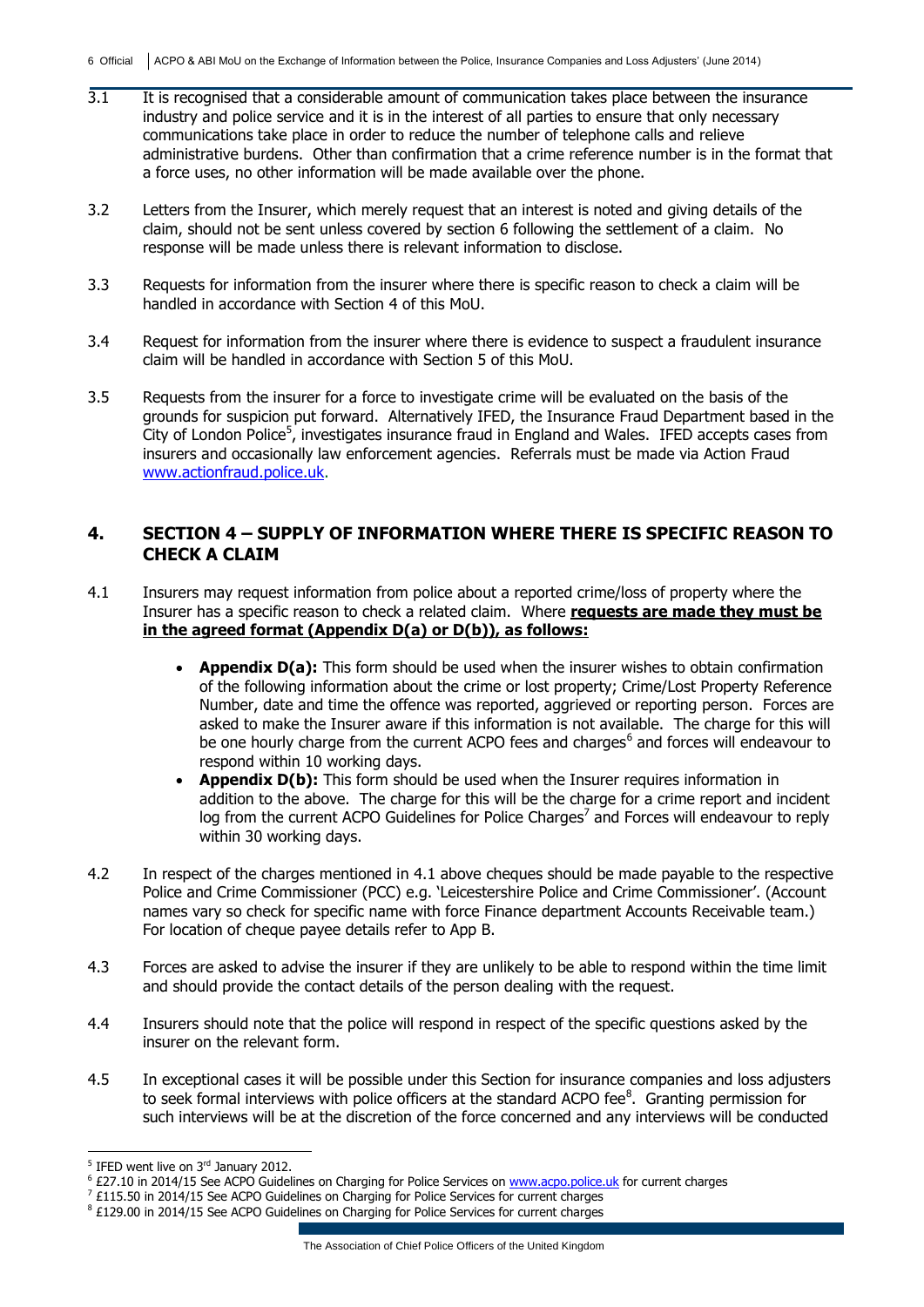in accordance with force guidelines. A request for an interview should be made through the same process as any other request in the first instance.

- 4.6 It should be noted that in certain circumstances the release of information may be delayed. For example, there may be outstanding criminal proceedings in relation to the original offence, which gave rise to the insurance claim. In these circumstances, all information will be classed as subjudice and the investigating officer will need to decide if disclosure would be likely to jeopardise the court proceedings. If a court hearing is pending, no copies of statements<sup>9</sup> will be supplied prior to the conclusion of the court hearing. The police may, however, advise if a person has been charged (although personal information will not be released) or indicate that the claimant is not under suspicion.
- 4.7 The information requested should be factual and clearly specified on the relevant form. The police will not provide expressions of opinion and can only provide an answer to question where the claimant has consented.
- 4.8 The Insurer or their authorised agent will write to claimants with a list of the specific questions they intend to request the force to answer, along with their reasons for requesting its disclosure. The claimant will be asked to give written consent to the disclosure and the issue of specified information/material by the force. If such consent is given, it must be fully informed and the person consenting must be the person to whom the information relates. The claimant will also be asked to indicate whether they wish to be sent a copy of the police response at the same time as it is forwarded to the insurer/loss adjuster. A copy of the form with the claimant's written explicit consent will be forwarded to the force prior to disclosure being made.
- 4.9 A general consent to disclosure at the application or claim stage will not be acceptable because it is recognised this might put undue pressure on the individual to agree to disclosure. Moreover, the insured would not have knowledge of the specific disclosures to be made.
- 4.10 Refusal by the claimant to give consent to disclosure will not, by itself, provide grounds for the insurer to revert to Section 5 of this MoU for disclosure of information.

#### **5. SECTION 5 – SUPPLY OF INFORMATION WHERE THERE IS EVIDENCE TO SUSPECT A FRAUDULENT INSURANCE CLAIM**

- 5.1 When para 2.1.6 has been complied with and an insurer has evidence which indicates that the claim may be fraudulent the form at Appendix E should be completed. Information provided should include:
	- Reason why the claim is believed to be fraudulent  $-$  for the police to be able to comply with the request, both the insurer and the police must suspect a fraud has been committed;
	- What information is requested; and

-

- Reasons why this information is requested based on evidence provided by the insurer.
- 5.2 Applications for information made by Insurance Companies and Loss Adjusters in this category will not breach the Data Protection Act 1998 due to the Section 29(3) exemption provided that the force has information to support the suspicion or the investigating officer has reason to suspect that a fraudulent claim is being made and that failure to release the information would prejudice the prevention or detection of crime or the apprehension or prosecution of an offender.
- 5.3 Forces will undertake to advise insurers when there is evidence to demonstrate that a fraudulent insurance claim has been made. They would normally be advised as part of the investigation. Disclosure would be made pursuant to police powers for the prevention and detection of crime permitted by Section 29 (3) of the Data Protection Act 1998. (Appendix F may be used).

<sup>9</sup> There is now a specific charge for statements £33.20 per statement of 3 pages with consent supplied, extra pages £3.90 per page. Witness statements are £38.80 with consent, £51.60 if the police have to seek consent. See ACPO Guidelines on Charging for Police Services for current charges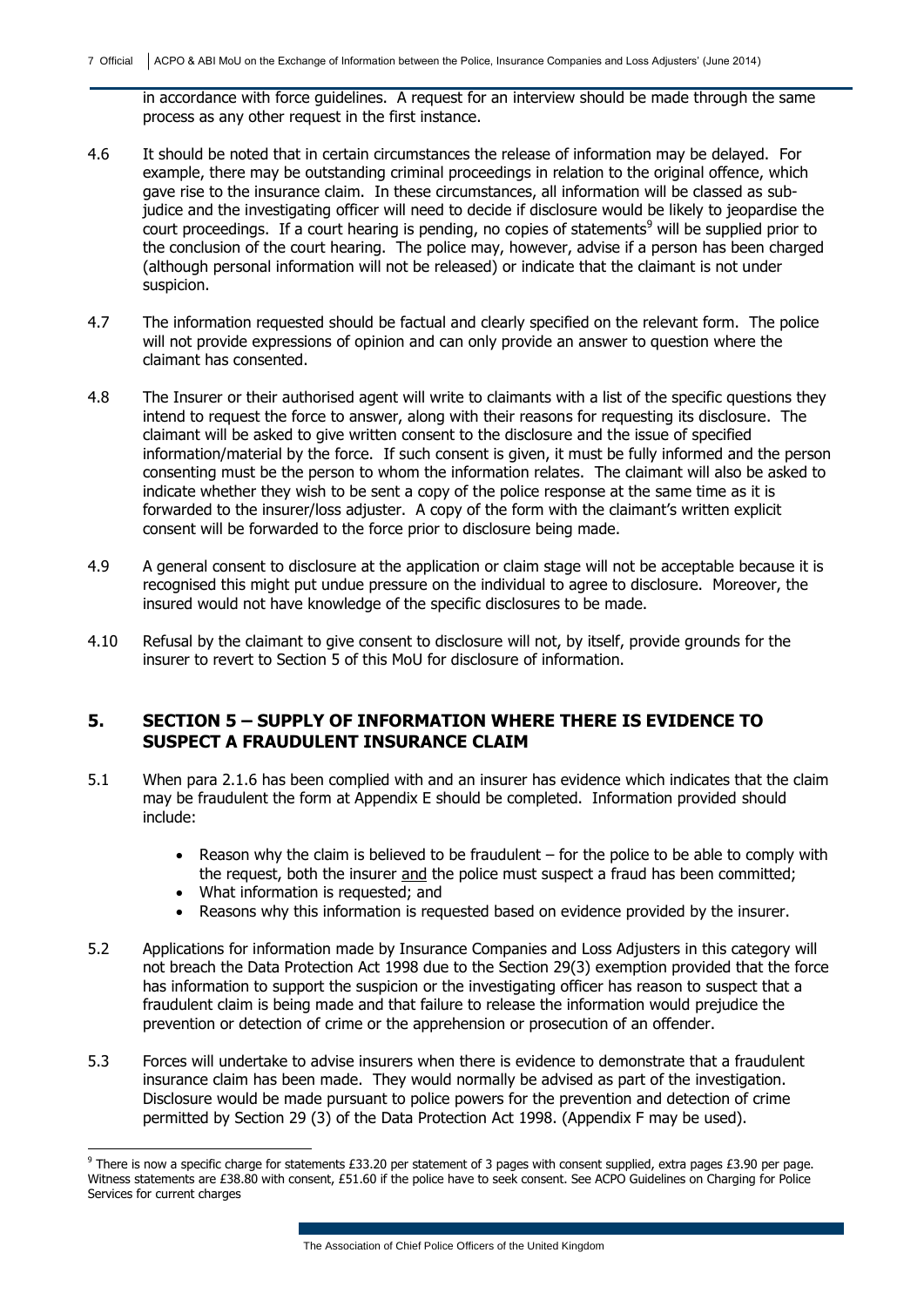- 5.4 No fee will be charged for requests made under this section.
- 5.5 At the Forces discretion, liaison may be permitted with the investigating officer in appropriate cases.
- 5.6 In addition, formal interviews may be permitted following the conclusion of any criminal proceedings. A decision will be taken by the force concerned whether or not it would be appropriate to charge the standard fee.
- 5.7 Insurers should note that in order to comply with the legal basis for the disclosure of information under this section, they are responsible for notifying the force of the outcome of their investigation. Where the insurer has further evidence of criminal conduct they will notify the relevant force and provide assistance to enable the force to consider criminal proceedings.
- 5.8 Should a claimant be successfully prosecuted or cautioned in relation to a fraudulent insurance claim, the force will notify the insurer.

#### **6. SECTION 6 – POST CLAIM PROCEDURES**

- 6.1 Where the Insurer is a victim of a fraudulent claim, which results in criminal proceedings then the Force, will keep the Insurer advised in order that they may seek recovery of assets.
- 6.2 Having settled a claim, if in accordance with the ABI guidance the Insurer wishes to claim the return of any property, which might be recovered, then notification to that effect will be sent to the Force.
- 6.3 The Force will endorse the crime report accordingly. No acknowledgement will be sent.
- 6.4 The Insurer (not the Insured) should be advised that the property is available for collection. If the Insurer is notified that the property in question is available for collection then they will undertake such collection promptly.
- 6.5 In the event of conflicting claims appropriate legal advice may be obtained.
- 6.6 Once the claim has been settled, the insurer/loss adjuster is in essence the 'victim'. If the insurer/loss adjuster believes that the costs of civil action and the likelihood of recovery outweighs their expenditure on the case, they should write and inform the Force concerned of this decision and request information for the purpose of obtaining compensation or recovering outlay in the same way as any other victim who has not received compensation through the court process. Forces may release the name and address of the offender if they have been convicted, cautioned, received a youth caution or a conditional youth caution or had any other type of disposal that their details may be provided to their victim for the purpose of restitution. If the offender is a juvenile, the name and address of the parent or guardian will be released.

#### **7. SECTION 7 – ADDITIONAL GUIDANCE FROM ABI TO ASSIST FORCES WHEN A REQUEST FOR DISCLOSURE OF PERSONAL INFORMATION IS RECEIVED IN CONNECTION WITH AN INSURANCE CLAIM**

- 7.1 Forces may receive a request for disclosure of information (usually just names and addresses) from insurers, their agents, or the Motor Insurers' Bureau (MIB), on behalf of a third party who has suffered injury or damage to their property and wishes to claim damages. It is reasonable to provide these details if the data subject or their insurer is required to meet the claim because failure to do so could prevent the third party claiming damages to which they may be entitled.
- 7.2 The following may assist forces when considering releasing information: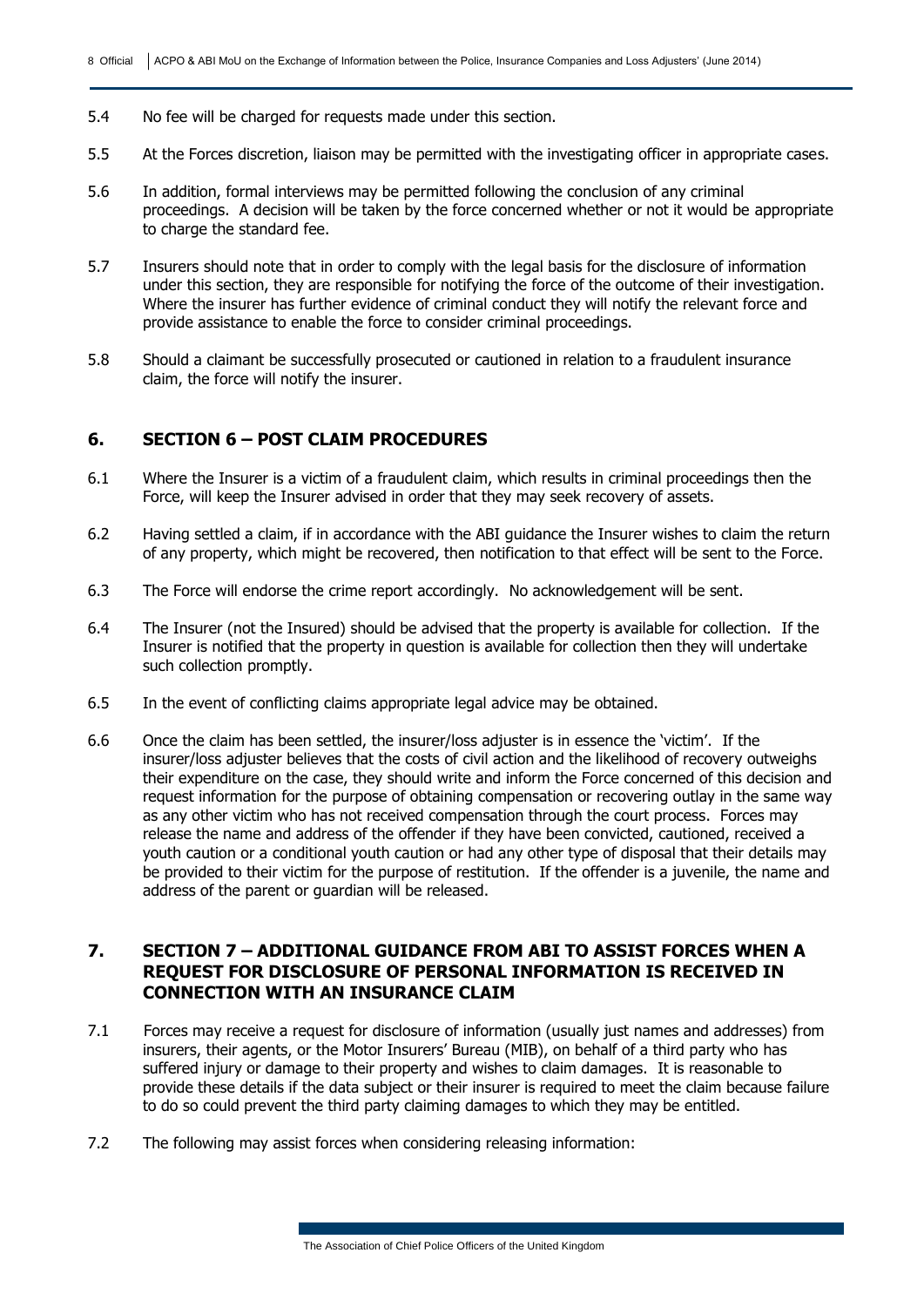- Following a collision the at-fault party may leave the scene having given false details (or no details) to the injured party or other witnesses. In such circumstances Police information can be important in tracing those at fault.
- If a thief steals a car and causes personal injury/damage to property, the insurer of the stolen car is required by the Road Traffic Act to meet the claim. This only applies, however, if the thief is identified, i.e. in effect, an identified individual who may be sued.
- If a thief steals a car, causes personal injury/damage to property and absconds, leaving the car at the scene, then the MIB meets the claim.
- If a thief steals a car, causes personal injury/damage to property, and drives off (i.e. "hit and run"), then the MIB meets the personal injury element of any claim and may meet the property damage element.
- 7.3 In all the above scenarios Police information could be important in tracing the thief/at fault party, helping an insurer (if any) or the MIB to pursue compensation for innocent parties.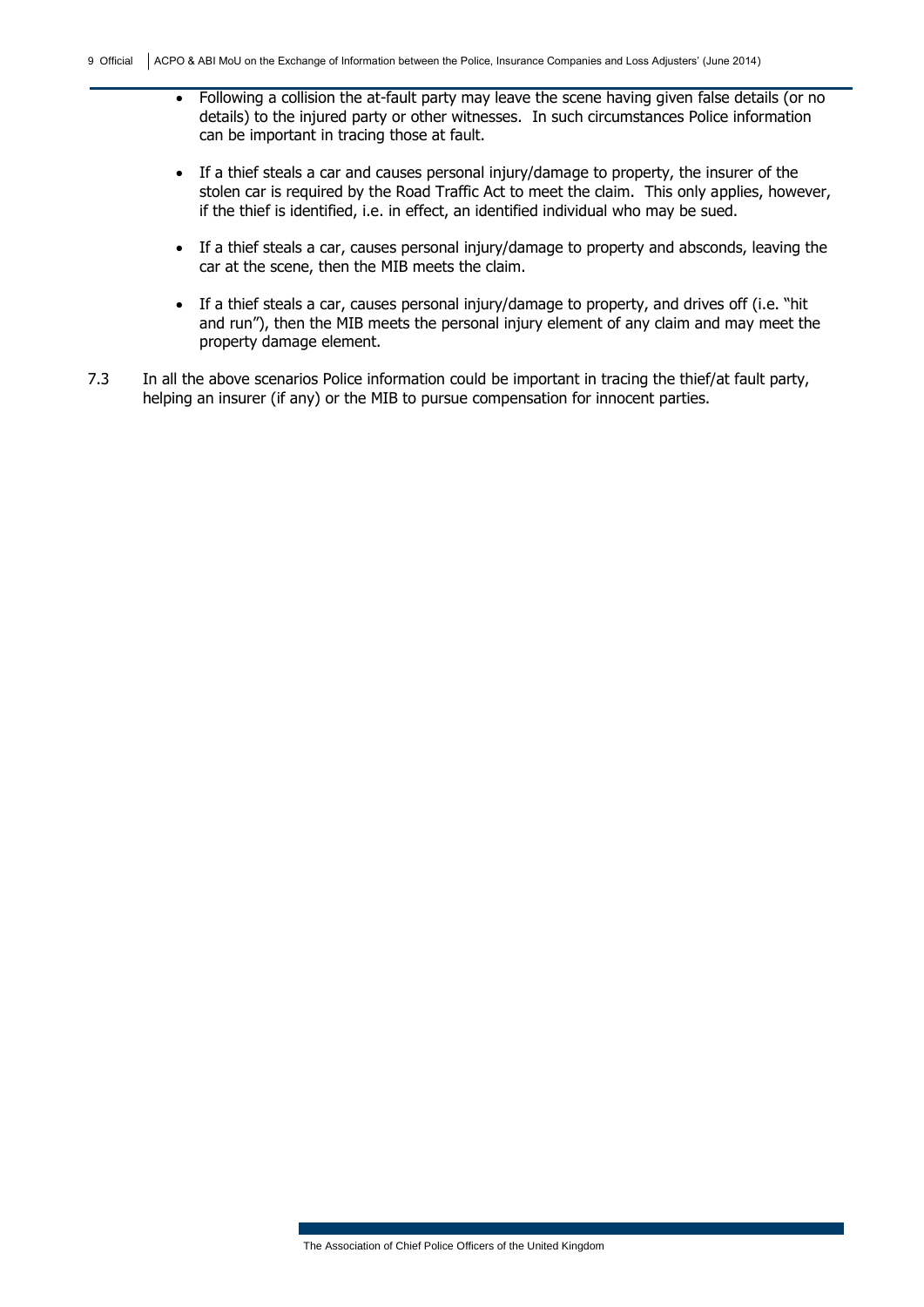## **Appendix A**

## **INSURANCE INFORMATION LIAISON DETAILS**

Forces should recognise that details regarding ABI members change frequently. A full and current list can be found on the ABI's website at www.abi.org.uk by clicking on 'About the ABI', then 'Our Members'.

## **Appendix B**

### **POLICE LIAISON DETAILS**

**The contact list for forces and the cheque payee details are on the ACPO website <http://www.acpo.police.uk/ProfessionalPractice/Crime.aspx> Forces should e-mail the ACPO office** [info@acpo.pnn.police.uk](mailto:info@acpo.pnn.police.uk) **with any amendments.**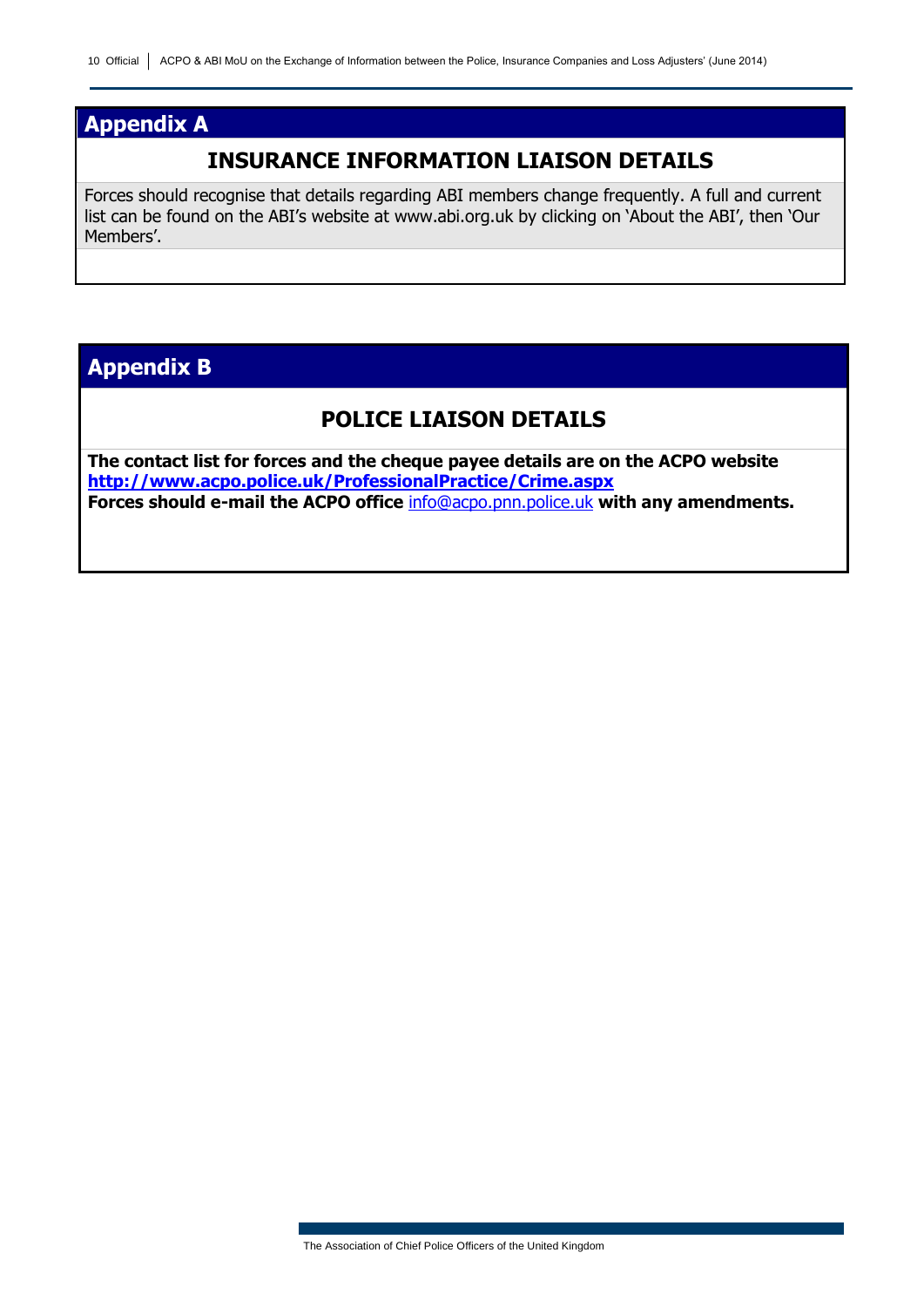# **Appendix C**

# **GUIDANCE NOTE FOR ABI MEMBERS**

#### **Background**

- 1. These guidelines are made pursuant to paragraph 2.1.8 of this MoU.
- 2. In 1978 the ACPO Crime Committee issued guidelines on the exchange of information between Police and insurers. However, these guidelines were administratively burdensome and resource-intensive for the Police who were overwhelmed by the sheer volume of requests for information received.
- 3. The ABI and ACPO subsequently agreed to draft revised guidelines in recognition that the system in place at that time was not working well in practice. These guidelines were introduced in 2002 and subsequently reviewed and revised in 2005 and 2014. They were intended to complement the joint ABI/ACPO document "Acceptance Criteria and Guidelines for the Reporting of Suspected Fraudulent Insurance Claims to the Police".

#### **Complying with the Guidance Note**

- 4. The ABI has agreed with ACPO that requests from insurers and loss adjusters will only be responded to by the police if they comply with the MoU and these guidelines and if requests are made by on or on behalf of current ABI members (available on the ABI website: www.abi.org.uk).
- 5. For the avoidance of doubt, these guidelines apply in respect of both insurers and loss adjusters acting on behalf of insurers. As ABI members, insurers are responsible for ensuring that loss adjusters acting on their behalf comply with the MoU and these guidelines.
- 6. With reference to paragraph 2.1.8 of the MoU, the insurer or loss adjuster who receives information as a result of a request under the MoU will become the data controller on the point of receipt and will be responsible for compliance with the Data Protection Act in respect of that information.

#### **Basis for requesting information**

- 7. These Guidelines make clear that there are two reasons for which insurers should approach the Police for information:
	- Where there is specific reason to check a claim (section 4); and
	- Where there is evidence to suspect a fraudulent insurance claim (section 5).
- 8. Insurers or loss adjusters working on their behalf who make approaches to the police which do not comply with the MoU and these Guidelines run the risk of having their requests for information refused.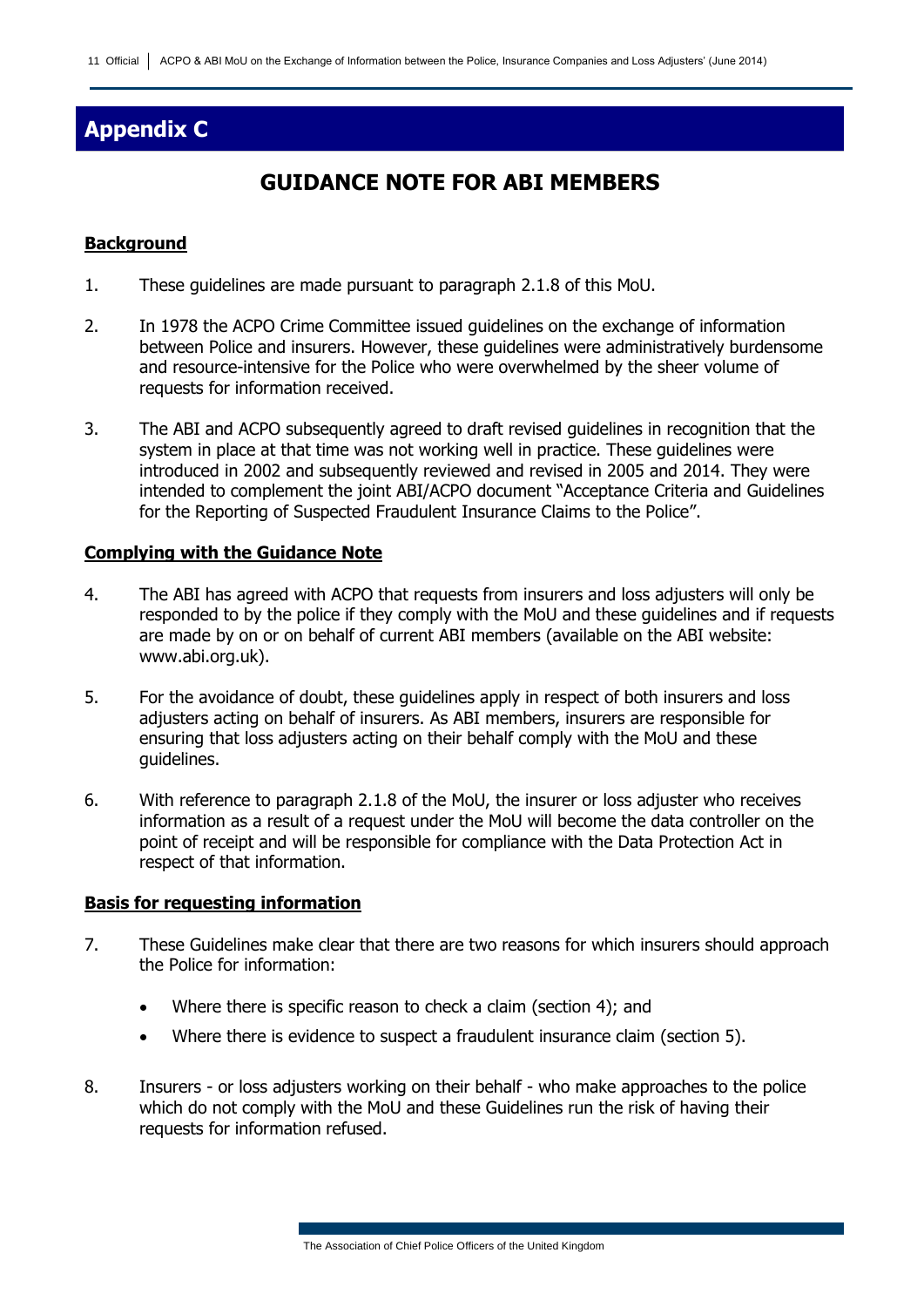#### **Correspondence**

- 9. All requests for information must be made according to the agreed format set out in the Appendices to the MoU. Other correspondence should be limited to supporting information supplied with the appropriate form. The police will not acknowledge letters registering an insurer's interest in a particular case. Insurers are requested to keep these to a minimum and not to be sent as a matter of routine. Many forces simply do not have the resources to deal with large volumes of correspondence.
- 10. Loss adjusters must confirm to the police that they are requesting information as an appointed agent of a named Insurer (listed on the ABI website).
- 11. Paragraph 24 of these guidelines provides that the police wish to be informed about the outcome of an Insurer's investigations where information had been requested under section 5 of the MoU.

#### **Dispute Resolution**

12. With reference to paragraph 2.1.12 of the MoU, any disputes in relation to the provision of information under these guidelines should be escalated within the Force and the insurance company in an effort to resolve the issues. For example, a claims handler should refer the matter to the head of claims or claims director. Similarly, police officers should refer disputed requests in the first instance to the post holder indicated on the list maintained on the ACPO website.

#### **Section 4 : Supply of information where there is specific reason to check a Claim**

- 13. This section relates to cases where the insurer has reason to check a claim but where there is not yet enough evidence to draw the reasonable conclusion that fraud is being attempted. By way of an example, goods reported stolen in a burglary may appear to the insurer to be well beyond the ordinary means of the claimant (eg. very expensive items of jewellery belonging to someone in a modestly paid job) and the claimant has been unable to provide any proof of ownership. In these circumstances the Insurer might have reasonable grounds to make further inquiries about the claim. Information from a police crime report could assist the insurer's decision whether or not to settle the claim.
- 14. Requests under this section require the explicit consent of the insured for an approach to be made to the police. There is of course the strong possibility that the claimant would not give consent where they believed that a crime report would not support their insurance claim. It is recommended that the insurer should seek the insured's consent at two stages:
	- Firstly, at the application stage, the insured should be notified that, with the consent of the insured, the insurer might exchange information with the police where this is needed to validate a claim;
	- Secondly, at the point of claim, explicit prior consent must be obtained before information can be requested from the police. Settlement of the claim can be made dependent on consent being given if the insured had been notified at proposal stage.
- 15. The insurer must be satisfied that explicit consent has been properly and appropriately obtained.
- 16. All requests for information must be made in the agreed format provided in Appendix D(a)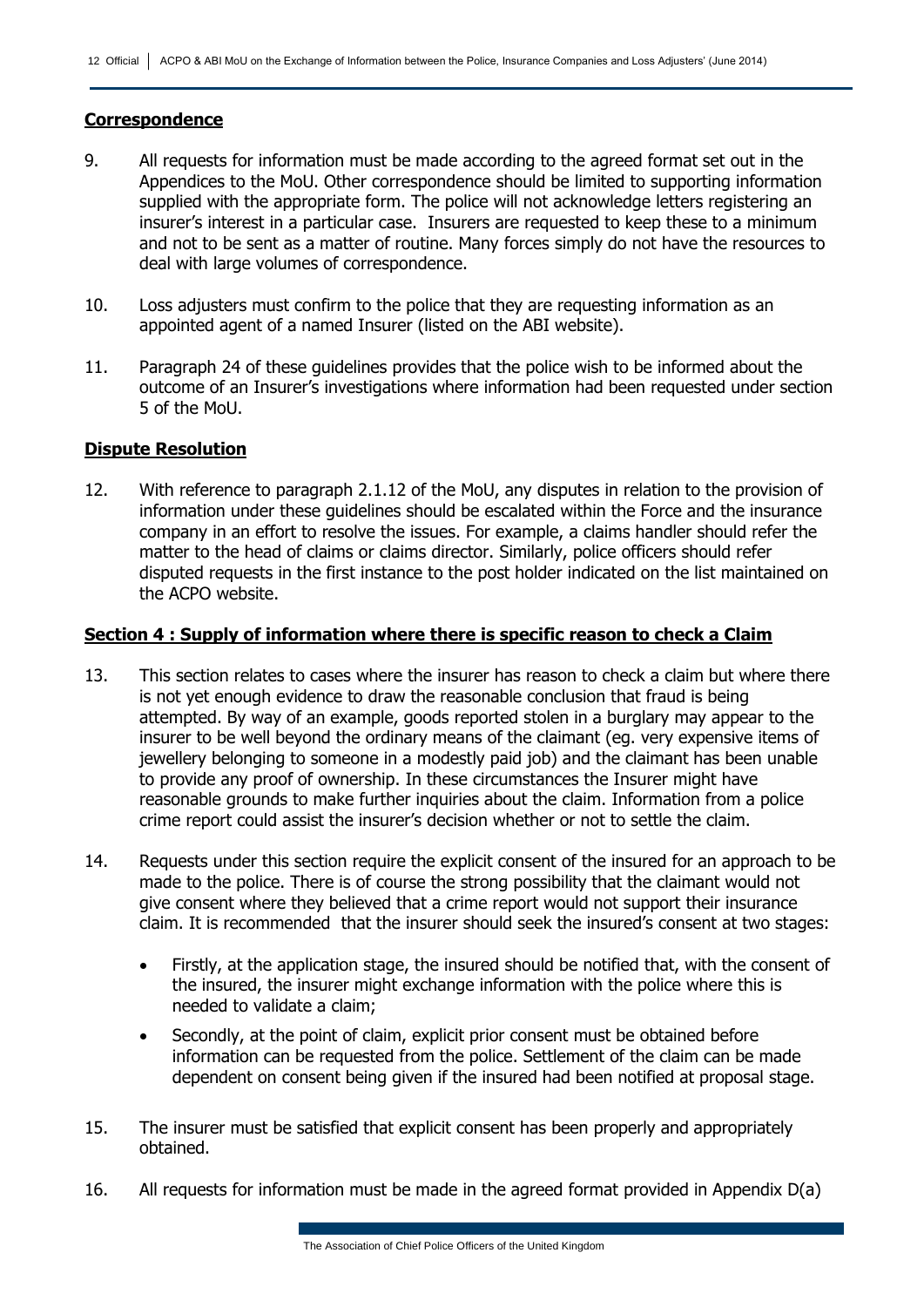or D(b) of this MoU. The insured will be shown the form which will be sent to the Police so that their consent or otherwise is explicitly obtained regarding the exact information about them which will be passed from the insurer to the police. The insured can also indicate if they wish to see an exact duplicate of the information which is sent by the police to the insurer in response. If the insured gives consent, then the original form (Appendix D(a) or D(b)) should be sent to the police.

- 17. Insurers may request limited information such as the crime/lost property reference number, date and time of loss, reporting person and location of crime/loss using the form at Appendix D(a). More detailed information should be requested by asking specific questions and using the form at Appendix D(b).
- 18. Both Appendix D(a) and (b) require reasons to be given for why the information is requested. A short summary of the grounds for making a suitable check must be provided so that the Police can understand that it is appropriate for them to respond. Using the example cited in paragraph 12 above, a reason might be, "Exceptionally valuable items claimed for, no proof of ownership supplied, sum insured is very modest." The insured will see this in advance when consent is requested.
- 19. Because requests for information under this section are not based upon firm evidence that a crime is being attempted, the police will charge a fee for each request made to cover administrative costs. Current charges are on the ACPO website.

#### **Section 5 : Supply of information where there is evidence to suspect a fraudulent insurance claim**

- 20. This section relates to cases where the insurer has evidence to support their suspicion of insurance fraud. Disclosure of information for this purpose is permitted under Section 29(3) of the Data Protection Act 1998 on a case-by-case basis where failure to disclose would lead to a crime being committed.
- 21. In these cases the explicit consent of the claimant is not required in order to request information from the police.
- 22. All requests for information must be made in the agreed format shown at Appendix E. The Insurer will be required to summarise the evidence that they have and supply copies of supporting documentation to the Police. Evidence summaries should be sufficiently detailed to lead the police to suspect a crime has been committed. For example, evidence such as "this vehicle cannot be stolen without the keys" will not in itself meet the required standard of suspicion, since keys may be cloned. Requests for information are only likely to fall under section 5 where the insurer has carried out some detailed investigations into a claim.
- 23. No fee will be charged for requests made under this section.
- 24. The police have asked that where they have supplied information in response to a request under section 5, the insurer should in due course inform the police of the outcome of their investigation and the claim. Where the Insurer feels they have proven a fraud the police should be presented with the file of evidence. Where the insurer has decided not to pursue the matter they should inform the police accordingly.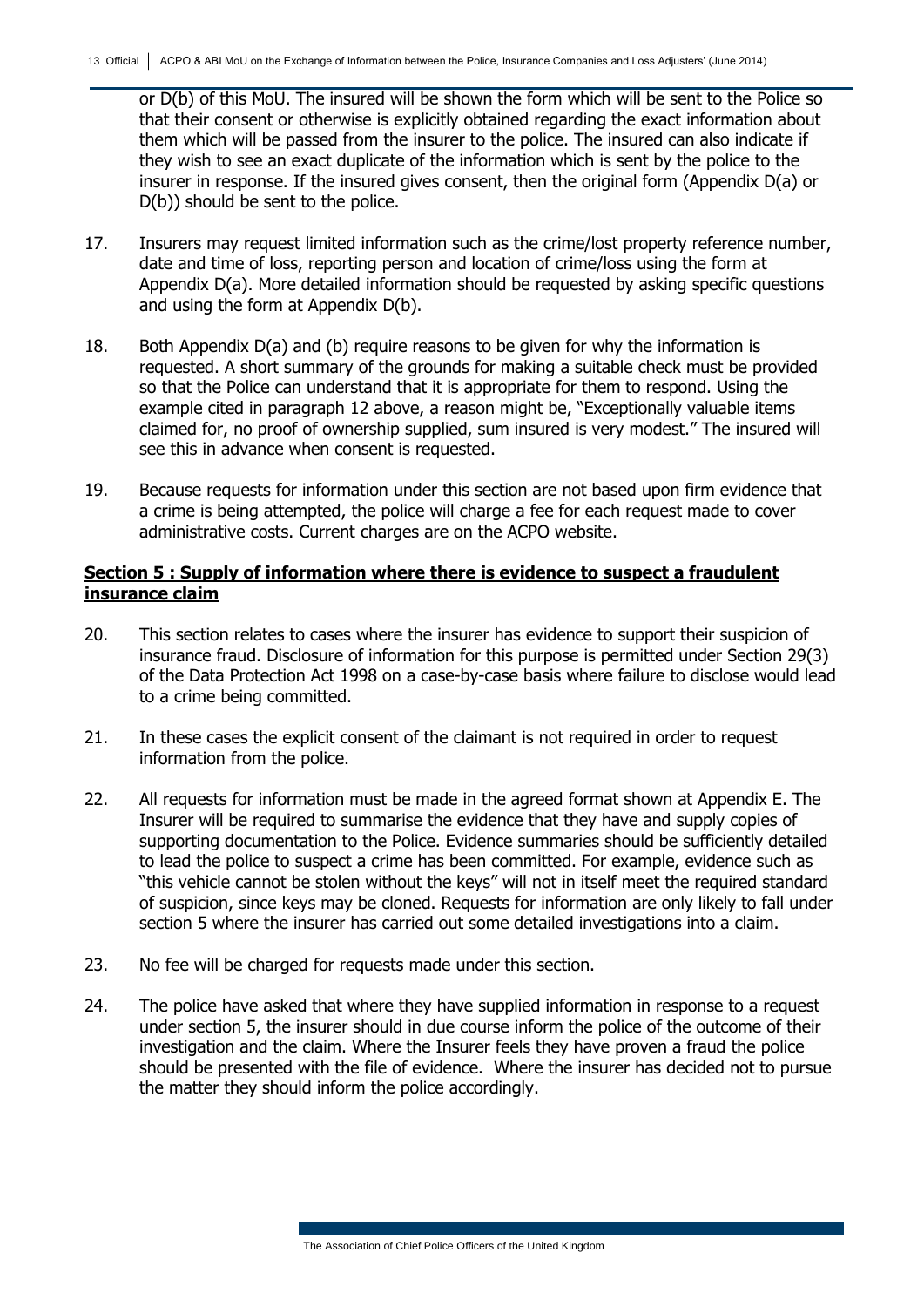# **Appendix D**(a)

# **REQUEST TO THE INSURED FOR CONSENT TO DISCLOSURE OF INFORMATION HELD BY THE POLICE**

| Details of Insurer/Loss adjuster to who response should be sent                         |                                                                                                   |                   |       |                        |
|-----------------------------------------------------------------------------------------|---------------------------------------------------------------------------------------------------|-------------------|-------|------------------------|
| Name:                                                                                   |                                                                                                   | <b>Claim No.:</b> |       |                        |
| <b>Address:</b>                                                                         |                                                                                                   |                   |       |                        |
| working                                                                                 | If request is from a Loss adjuster details of insurer on whose behalf the Loss adjuster is        |                   |       |                        |
| Name:                                                                                   |                                                                                                   |                   |       |                        |
| <b>Address:</b>                                                                         |                                                                                                   |                   |       |                        |
| <b>Details of Insured</b>                                                               |                                                                                                   |                   |       |                        |
| Name:                                                                                   |                                                                                                   |                   |       |                        |
| <b>Address:</b>                                                                         |                                                                                                   |                   |       |                        |
|                                                                                         | In order to assist with the progress of your claim, we would ask for your consent to enable us to |                   |       |                        |
|                                                                                         | obtain the following information from the                                                         |                   |       | Police / Constabulary. |
|                                                                                         | <b>Details of Crime/Lost Property</b>                                                             |                   |       |                        |
| <b>Number:</b>                                                                          | *Crime/Lost Property Reference                                                                    |                   |       |                        |
|                                                                                         | (* delete the inapplicable as crime/lost property records kept separately)                        |                   |       |                        |
|                                                                                         | Date and Time of report to Police:                                                                |                   |       |                        |
| <b>Reporting Person:</b>                                                                |                                                                                                   |                   |       |                        |
| <b>Location of crime/loss:</b>                                                          |                                                                                                   |                   |       |                        |
| is:                                                                                     | The reason we need this information                                                               |                   |       |                        |
| <b>Consent</b>                                                                          |                                                                                                   |                   |       |                        |
| I *consent / do not consent to the release of this information.                         |                                                                                                   |                   |       |                        |
| Do you wish the Police to send you a copy of their response to these questions? Yes/No* |                                                                                                   |                   |       |                        |
| *(The claimant should delete as appropriate)                                            |                                                                                                   |                   |       |                        |
| Name:                                                                                   |                                                                                                   |                   |       |                        |
| Signed:                                                                                 |                                                                                                   |                   | Date: |                        |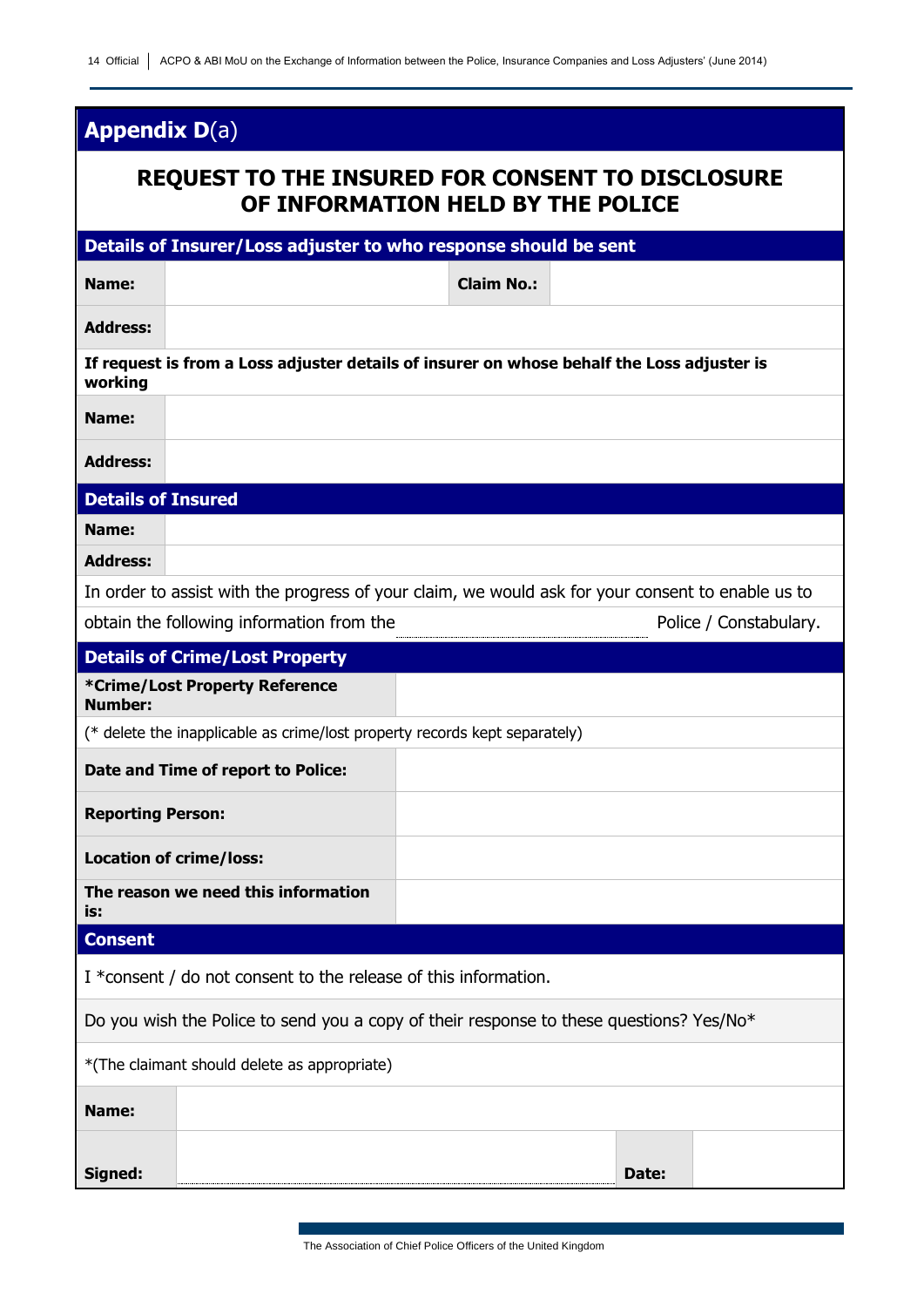# **Appendix D**(b)

# **REQUEST TO THE INSURED FOR CONSENT TO DISCLOSURE OF INFORMATION HELD BY THE POLICE**

| Details of Insurer/Loss adjuster to who response should be sent |                                                                                                   |                   |       |                        |
|-----------------------------------------------------------------|---------------------------------------------------------------------------------------------------|-------------------|-------|------------------------|
| Name:                                                           |                                                                                                   | <b>Claim No.:</b> |       |                        |
| <b>Address:</b>                                                 |                                                                                                   |                   |       |                        |
| working                                                         | If request is from a Loss adjuster details of insurer on whose behalf the Loss adjuster is        |                   |       |                        |
| Name:                                                           |                                                                                                   |                   |       |                        |
| <b>Address:</b>                                                 |                                                                                                   |                   |       |                        |
| <b>Details of Insured</b>                                       |                                                                                                   |                   |       |                        |
| Name:                                                           |                                                                                                   |                   |       |                        |
| <b>Address:</b>                                                 |                                                                                                   |                   |       |                        |
| <b>Details of Crime</b>                                         |                                                                                                   |                   |       |                        |
|                                                                 |                                                                                                   |                   |       |                        |
|                                                                 | <b>Date and Location of Crime</b>                                                                 |                   |       |                        |
|                                                                 | In order to assist with the progress of your claim, we would ask for your consent to enable us to |                   |       |                        |
|                                                                 | obtain the following information from the                                                         |                   |       | Police / Constabulary. |
|                                                                 | The information requested and the reason for seeking it is set out below.                         |                   |       |                        |
|                                                                 | <b>Information Requested - Details of Crime</b>                                                   |                   |       |                        |
|                                                                 | <b>Crime Reference Number:</b>                                                                    |                   |       |                        |
|                                                                 | Date and Time of report to Police:                                                                |                   |       |                        |
| <b>Aggrieved Person:</b>                                        |                                                                                                   |                   |       |                        |
| <b>Location of crime:</b>                                       |                                                                                                   |                   |       |                        |
| is:                                                             | The reason we need this information                                                               |                   |       |                        |
| <b>Consent</b>                                                  |                                                                                                   |                   |       |                        |
| I *consent / do not consent to the release of this information. |                                                                                                   |                   |       |                        |
| *Signed:                                                        |                                                                                                   |                   | Date: |                        |

\* Insurers or Loss Adjusters should ensure that consent is obtained from the person who supplied the information to the police.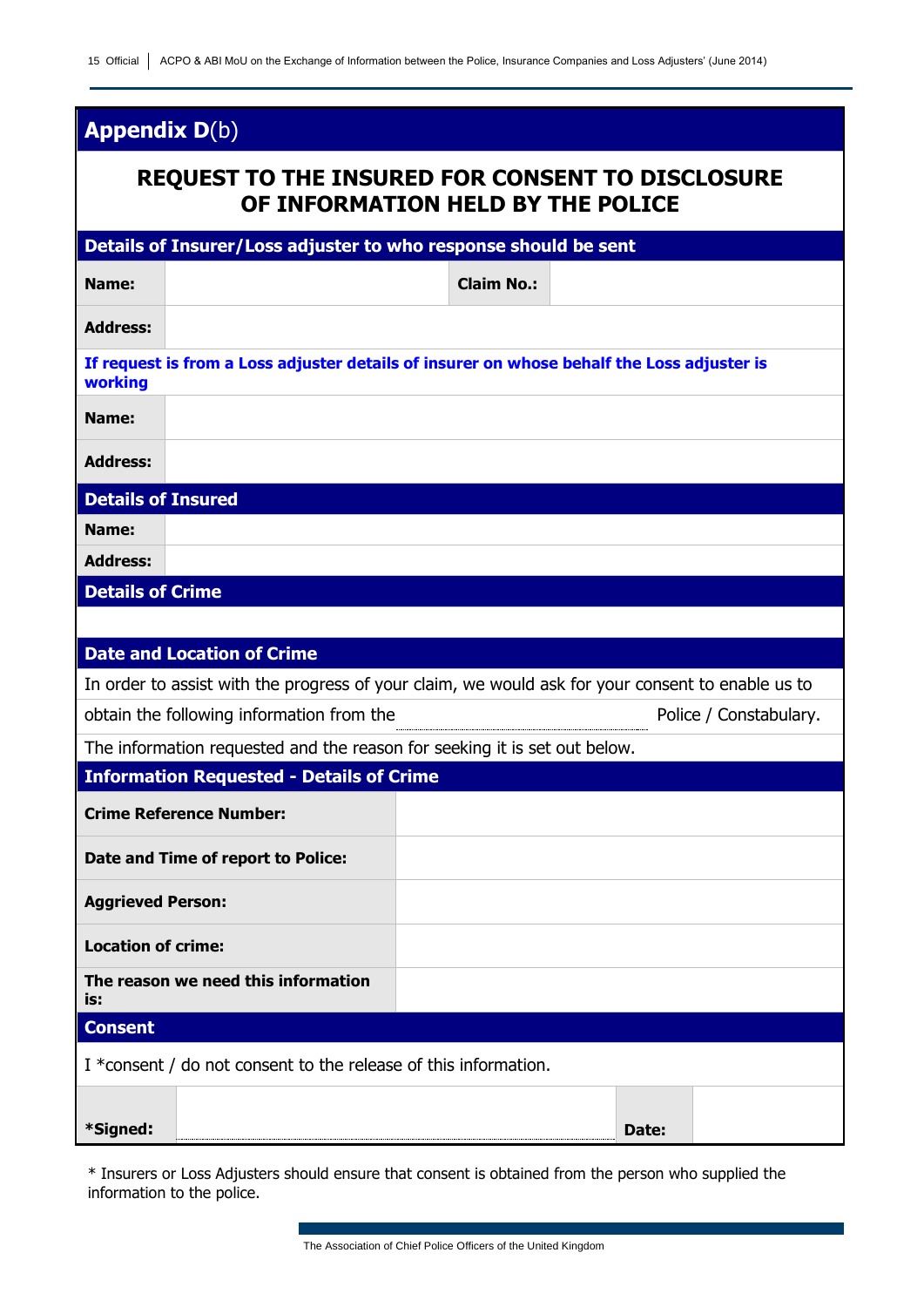**Additional information. This must be specific and state exactly what you can justify as being necessary. For example, copy of the victim's statement, what the person reporting said in the initial call, list of stolen property, verification of entry, location of keys, etc. The police will not supply copies of SOCO/forensic reports, ANPR records, results of house to house enquiries or details of the police investigation. The reason for each item must be explained below and the relevant person's consent must be shown.**

| 1.    |                | consent must be snown.<br><b>Information Required</b>                                   |       |       |  |
|-------|----------------|-----------------------------------------------------------------------------------------|-------|-------|--|
|       |                |                                                                                         |       |       |  |
|       |                |                                                                                         |       |       |  |
|       | <b>Reasons</b> |                                                                                         |       |       |  |
|       |                |                                                                                         |       |       |  |
|       | <b>Consent</b> |                                                                                         |       |       |  |
|       |                | I *consent / do not consent to the release of this information.                         |       |       |  |
|       |                |                                                                                         |       |       |  |
|       | **Signed:      |                                                                                         | Date: |       |  |
| 2.    |                | <b>Information Required</b>                                                             |       |       |  |
|       |                |                                                                                         |       |       |  |
|       | <b>Reasons</b> |                                                                                         |       |       |  |
|       |                |                                                                                         |       |       |  |
|       | <b>Consent</b> |                                                                                         |       |       |  |
|       |                | I *consent / do not consent to the release of this information.                         |       |       |  |
|       |                |                                                                                         |       |       |  |
|       | **Signed:      |                                                                                         | Date: |       |  |
| 3.    |                | <b>Information Required</b>                                                             |       |       |  |
|       |                |                                                                                         |       |       |  |
|       | <b>Reasons</b> |                                                                                         |       |       |  |
|       |                |                                                                                         |       |       |  |
|       |                |                                                                                         |       |       |  |
|       | <b>Consent</b> |                                                                                         |       |       |  |
|       |                | I *consent / do not consent to the release of this information.                         |       |       |  |
|       | **Signed:      |                                                                                         | Date: |       |  |
|       |                | Do you wish the Police to send you a copy of their response to these questions? Yes/No* |       |       |  |
|       |                | *(The claimant should delete as appropriate)                                            |       |       |  |
| Name: |                |                                                                                         |       |       |  |
|       |                |                                                                                         |       |       |  |
|       | **Signed:      |                                                                                         |       | Date: |  |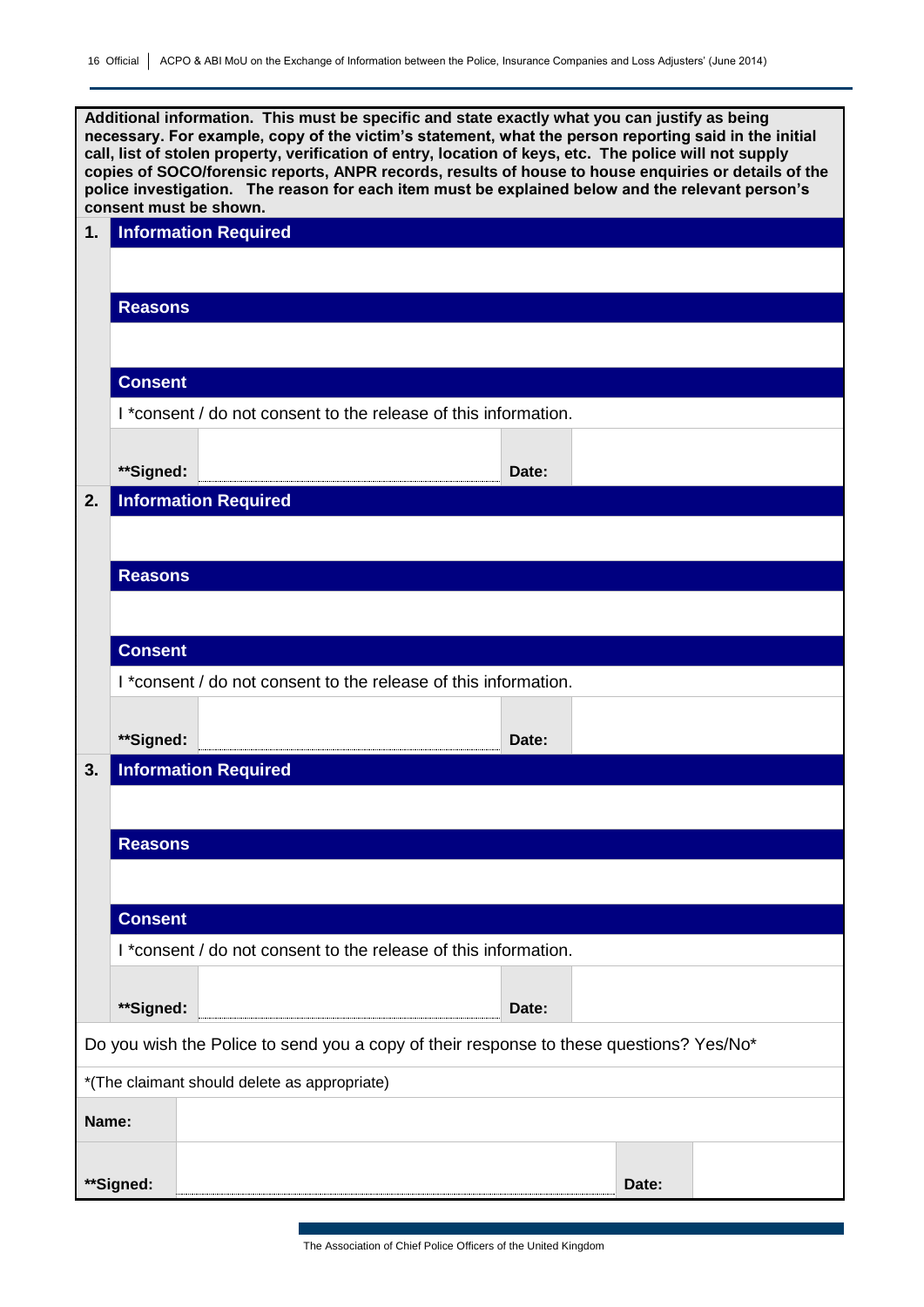### **Appendix E**

## **REQUEST FOR INFORMATION HELD BY THE POLICE WHERE THERE IS EVIDENCE TO SUSPECT A FRAUDULENT INSURANCE CLAIM**

#### **Details of Insurer/Loss adjuster to who response should be sent**

**Name:**

**Address:**

**If request is from a Loss adjuster details of insurer on whose behalf the Loss adjuster is working**

**Name:**

**Address:**

#### **Constabulary**

**To:**

**I am making enquiries, which are concerned with the investigation of a fraudulent insurance claim, which is a criminal offence. Disclosure of information for this purpose is permitted under Section 29(3) of the Data Protection Act 1998 on a case-by-case basis where failure to disclose would lead to a crime being committed.**

**Ref No:**

**Nature of enquiry and information requested**

**Summary of existing evidence to suspect a fraudulent insurance claim has been made.**  (To be supplemented by copies of documentation)

#### **Declaration**

I confirm that the personal data requested is required for this purpose and failure to provide the information will, in my view, be likely to prejudice my investigation.

| Name:<br>(block capitals)    |                    |  |
|------------------------------|--------------------|--|
| Post:                        | <b>Department:</b> |  |
|                              |                    |  |
| *Signed:                     | Date:              |  |
| <b>Supervisory signature</b> |                    |  |
| Name:<br>(block capitals)    |                    |  |
| Post:                        |                    |  |
|                              |                    |  |
| *Signed:                     | Date:              |  |

Under the terms of the Information Sharing Memorandum of Understanding between the Police Service and the Insurance Industry, any further evidence of criminal conduct obtained by the Insurance Industry as a result of the disclosure requested, must be notified to the appropriate Police Force to enable that Force to consider criminal proceedings.

#### **COPY TO BE KEPT ON FILE**